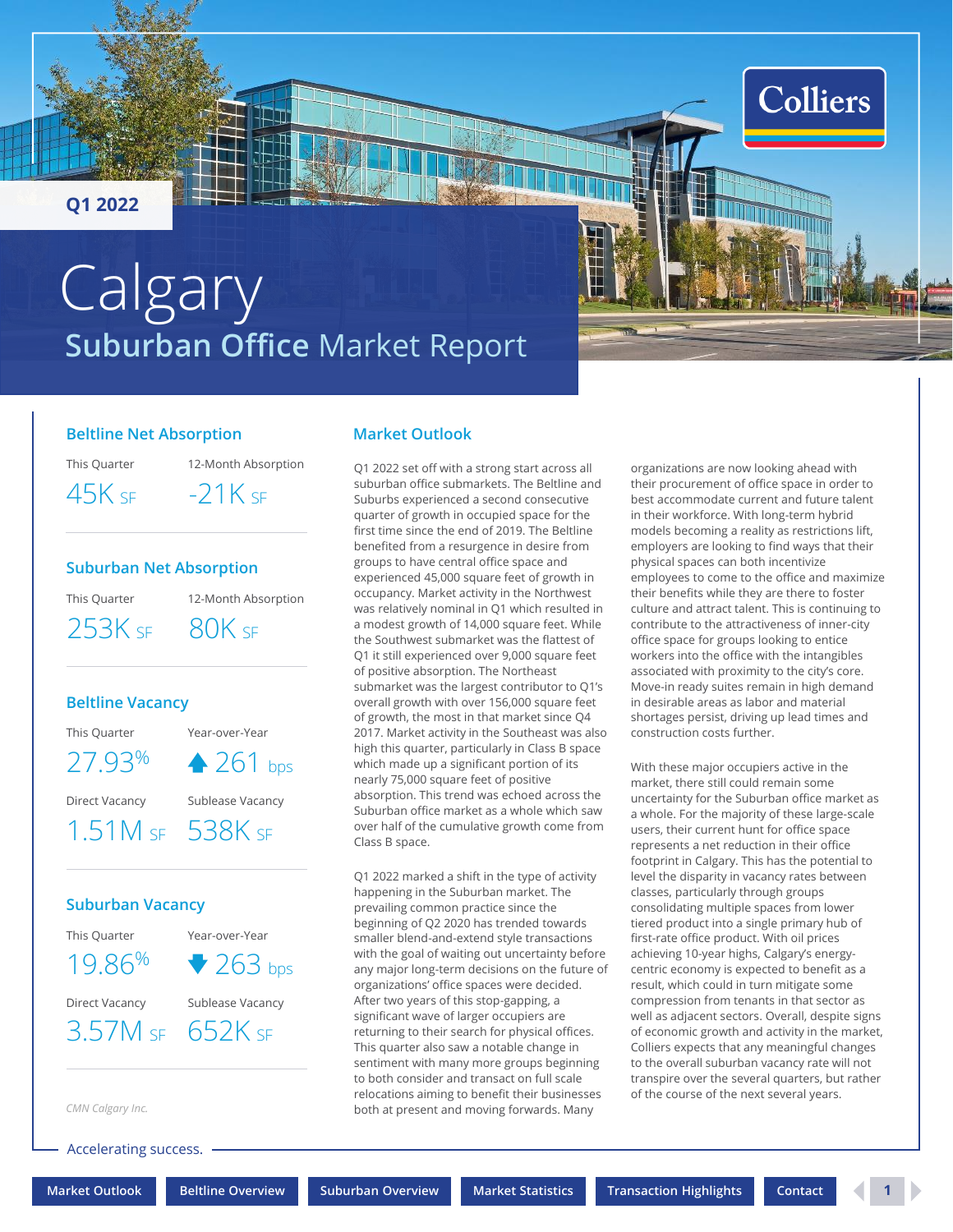## <span id="page-1-0"></span>Beltline Overview



2012 2013 2014 2015 2016 2017 2018 2019 2020 2021 2022



**Beltline Vacancy by Class**

By Square Feet (SF)



0%

8%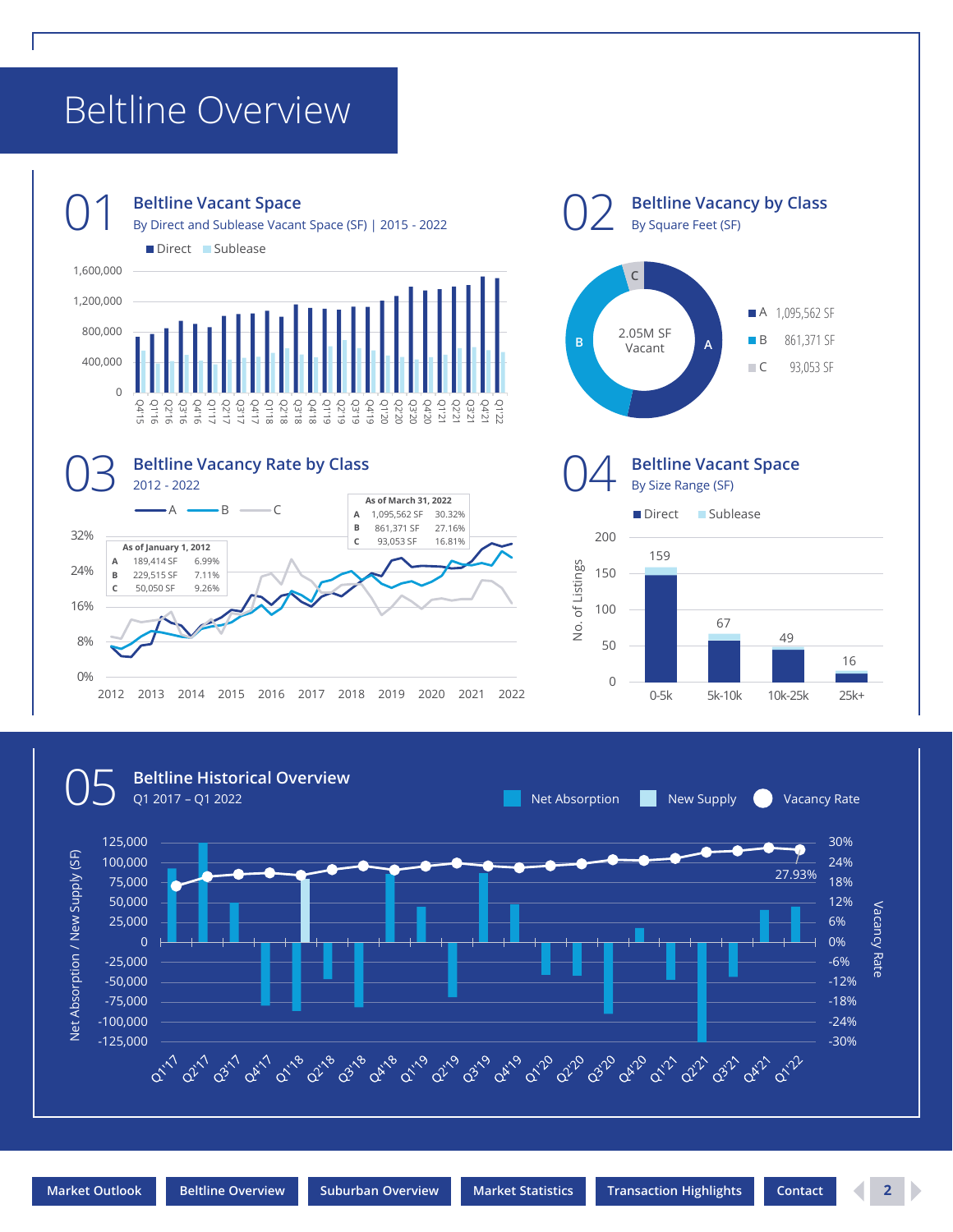## <span id="page-2-0"></span>Suburban Overview





By Square Feet (SF) **SW** NE SW 588,139 SF 1,825,100 SF 4.2M SF **SE** Vacant**NW** 574,057 SF **NW SE**  $N<sub>E</sub>$ 1,237,382 SF **Suburban Vacant Space** By Size Range (SF) Direct Sublease 355 350 of Listings 300 No. of Listings 250 200 150 о.<br>2 117 100 69 34 50

0-5k 5k-10k 10k-25k 25k+

 $\overline{0}$ 

**Suburban Vacancy by Market**

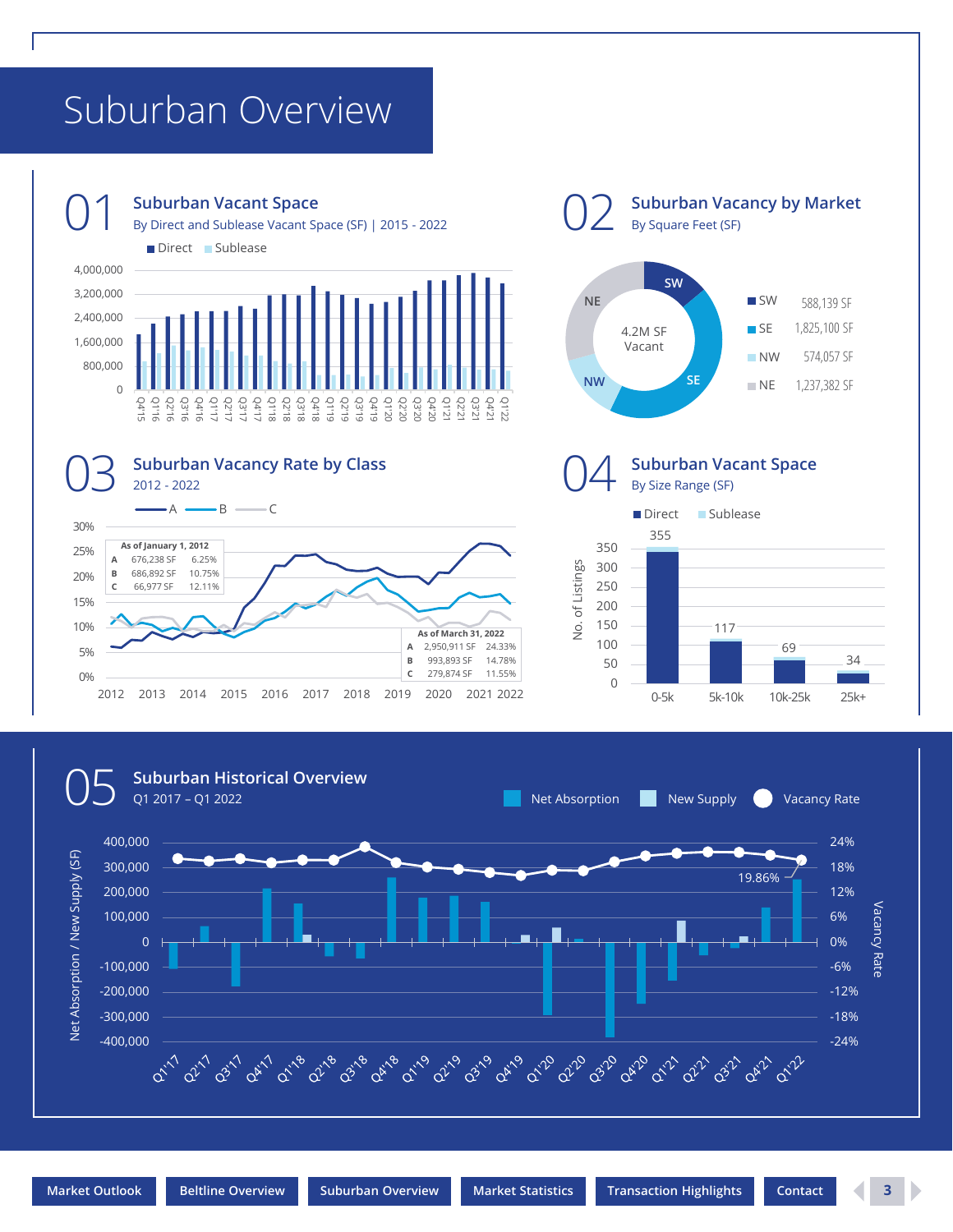# <span id="page-3-0"></span>Market Statistics & Transaction Highlights

| <b>Market</b>           | # of<br><b>Buildings</b> | <b>Total</b><br><b>Inventory</b><br>(SF) | <b>Direct</b><br><b>Vacancy</b><br>(SF) | <b>Sublease</b><br><b>Vacancy</b><br>(SF) | <b>Total</b><br><b>Vacancy</b><br>(SF) | <b>Vacancy</b><br>Rate | <b>Net</b><br><b>Absorption</b><br>(SF) |
|-------------------------|--------------------------|------------------------------------------|-----------------------------------------|-------------------------------------------|----------------------------------------|------------------------|-----------------------------------------|
| <b>South East</b>       |                          |                                          |                                         |                                           |                                        |                        |                                         |
| <b>Current Quarter</b>  | 124                      | 8,321,336                                | 1,465,365                               | 359,735                                   | 1,825,100                              | 21.93%                 | 73,854                                  |
| Previous Quarter        | 124                      | 8,321,336                                | 1,513,424                               | 385,530                                   | 1,898,954                              | 22.82%                 | 35,309                                  |
| <b>South West</b>       |                          |                                          |                                         |                                           |                                        |                        |                                         |
| <b>Current Quarter</b>  | 45                       | 3,427,036                                | 556,724                                 | 31,415                                    | 588,139                                | 17.16%                 | 9,327                                   |
| Previous Quarter        | 45                       | 3,427,036                                | 569,330                                 | 28,136                                    | 597,466                                | 17.43%                 | 38,028                                  |
| <b>North West</b>       |                          |                                          |                                         |                                           |                                        |                        |                                         |
| <b>Current Quarter</b>  | 48                       | 2,434,519                                | 353,036                                 | 221,021                                   | 574,057                                | 23.58%                 | 14,090                                  |
| Previous Quarter        | 48                       | 2,434,519                                | 367,126                                 | 221,021                                   | 588,147                                | 24.16%                 | 25,519                                  |
| <b>North East</b>       |                          |                                          |                                         |                                           |                                        |                        |                                         |
| <b>Current Quarter</b>  | 107                      | 7,039,680                                | 1,197,695                               | 39,687                                    | 1,237,382                              | 17.44%                 | 156,047                                 |
| Previous Quarter        | 107                      | 7,039,680                                | 1,326,792                               | 66,637                                    | 1,393,429                              | 19.64%                 | 42,067                                  |
| <b>Suburban Total</b>   |                          |                                          |                                         |                                           |                                        |                        |                                         |
| <b>Current Quarter</b>  | 324                      | 21,276,571                               | 3,572,820                               | 651,858                                   | 4,224,678                              | 19.86%                 | 253,318                                 |
| <b>Previous Quarter</b> | 324                      | 21,276,571                               | 3,776,672                               | 701,324                                   | 4,477,996                              | 21.05%                 | 140,923                                 |
| <b>Beltline Total</b>   |                          |                                          |                                         |                                           |                                        |                        |                                         |
| <b>Current Quarter</b>  | 106                      | 7,338,980                                | 1,512,244                               | 537,742                                   | 2,049,986                              | 27.93%                 | 44,870                                  |
| <b>Previous Quarter</b> | 106                      | 7,338,980                                | 1,533,505                               | 561,351                                   | 2,094,856                              | 28.54%                 | 40,775                                  |

## **Notable Transactions**

| <b>Occupier</b>              | <b>Building Name / Address</b>                         | <b>Market</b>   | <b>Transaction Type</b> | Size (SF) |
|------------------------------|--------------------------------------------------------|-----------------|-------------------------|-----------|
| Tetranex                     | Riverview Atrium II, 6025 11 Street SE                 | South East      | Headlease               | 33,000    |
| <b>Trimac Transportation</b> | Vintage Tower - West, 326 11 Avenue SW                 | <b>Beltline</b> | Headlease               | 20,000    |
| Lynx Air                     | Deerfoot Junction I, 3224 12 Street NE                 | North East      | Sublease/Headlease      | 20,000    |
| Alberta Boot Co.             | Sun Ice Building, 121 10 Avenue SE                     | <b>Beltline</b> | Sublease                | 16,000    |
| Supported Lifestyles         | Vista Heights Office Complex - A, 1925 18<br>Avenue NE | North East      | Headlease               | 15,000    |